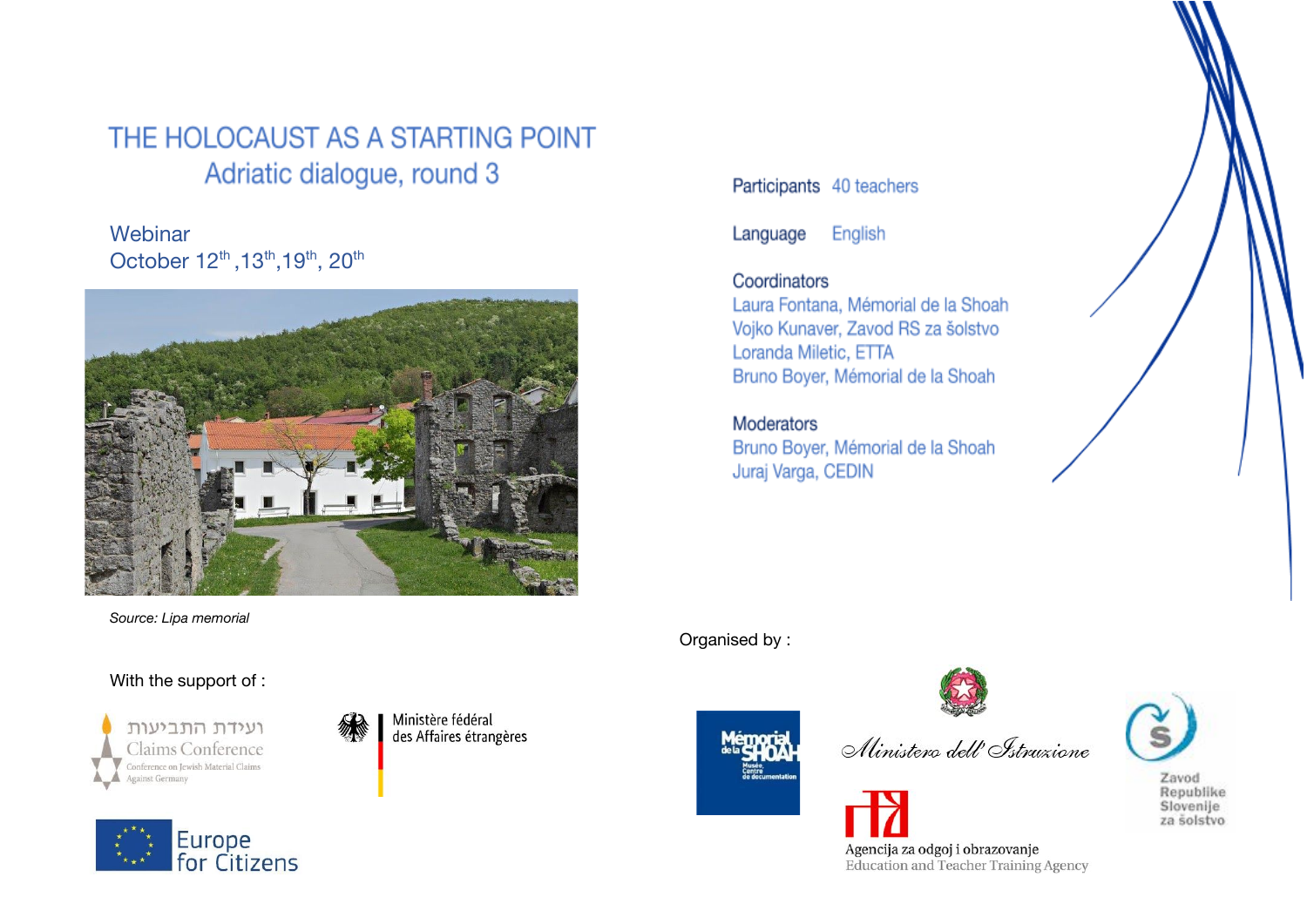# **Monday, October 12th**

 $\sim$   $\sim$   $\sim$ 

| 3.00 pm | Opening of the seminar                                                                                                                                                                                                                                                  | $3.00 \text{ pm}$            |
|---------|-------------------------------------------------------------------------------------------------------------------------------------------------------------------------------------------------------------------------------------------------------------------------|------------------------------|
| 3.30 pm | The context of the border regions of<br>Ljubjana, Gorizia, Istria, Trieste-Rijeka<br>after WWI<br>Prof. Tullia Catalan, Università Degli Studi di<br><b>Trieste</b>                                                                                                     | $3.30 \text{ pm}$<br>4.20 pm |
| 4.20 pm | <b>Break</b>                                                                                                                                                                                                                                                            | 4.40 pm                      |
| 4.40 pm | ------------------------------------<br>Workshop n°1<br>Nazi Crimes and Forced Labor: The Use of<br>Arolsen Archives' records for educational<br>purposes<br>Akim Jah, Research Associate at the<br>Research and Education Department at the<br><b>Arolsen Archives</b> |                              |
|         | Workshop n°2<br><b>Antisemitism and social networks</b><br>Fabrice Teicher, Mémorial de la Shoah                                                                                                                                                                        |                              |

# **Tuesday, October 13th**

| 3.00 pm | Reports by the trainees of the previous day                                                                                                                                                                                                                                            |
|---------|----------------------------------------------------------------------------------------------------------------------------------------------------------------------------------------------------------------------------------------------------------------------------------------|
| 3.30 pm | <b>Collaboration during the Holocaust in</b><br><b>Europe</b><br>Tal Bruttmann, EHESS                                                                                                                                                                                                  |
| 4.20 pm | <b>Break</b>                                                                                                                                                                                                                                                                           |
| 4.40 pm | Workshop n°1<br>How visiting authentic historical sites can<br>impact on the way we teach in our<br>classroom?<br>Snježana Koren, University of Zagreb<br>Workshop n°2<br><b>IHRA Recommendations for Teaching and</b><br><b>Learning about the Holocaust</b><br>Loranda Miletić, ETTA |
|         |                                                                                                                                                                                                                                                                                        |